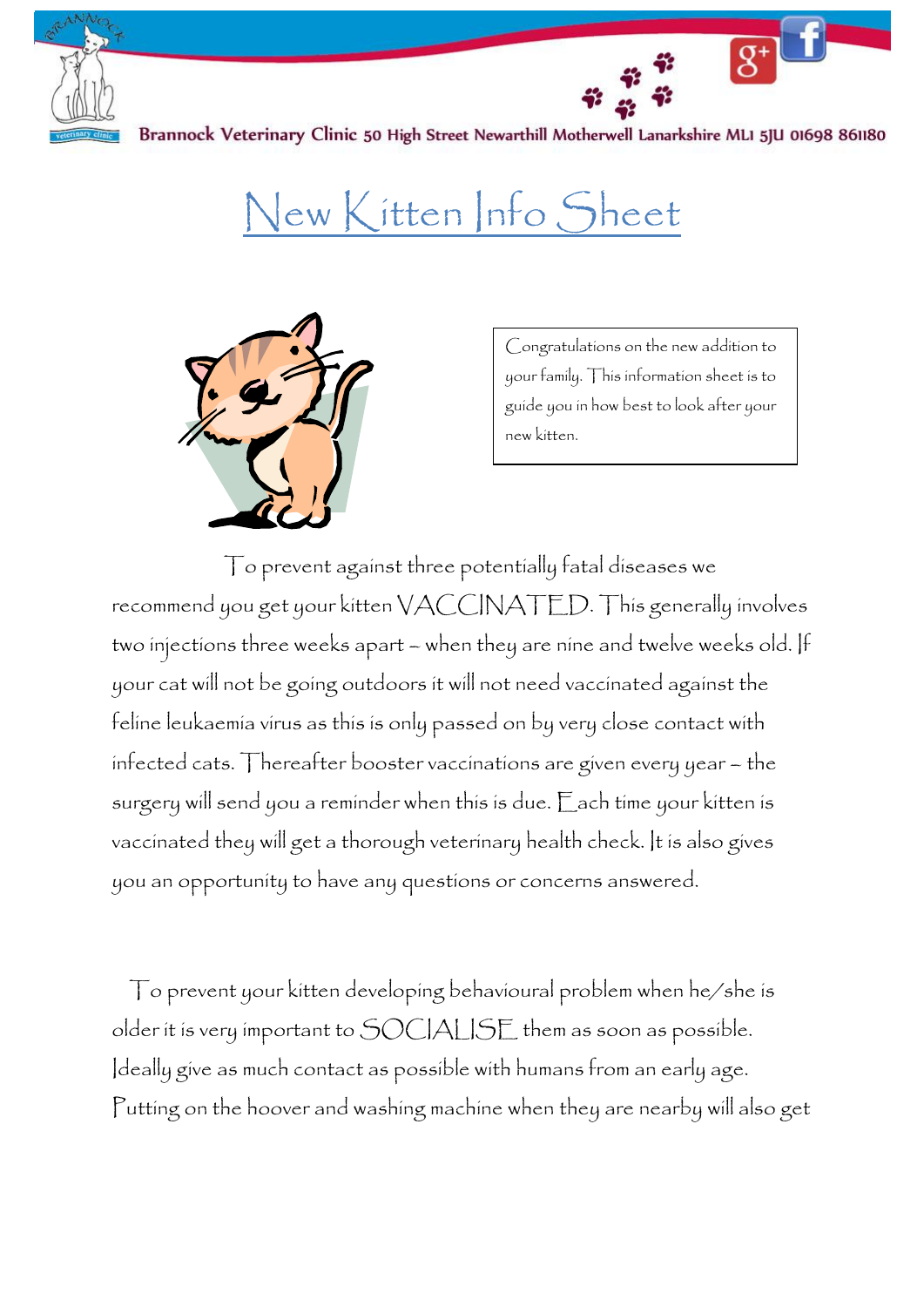

them used to normal household noises. Supervised contact with children is also recommended.

To avoid the vets being a place your kitten doesn't like we advise that you thoroughly HANDLE him/her from a young age. Look in their ears, mouths and feel over their body, legs and feet. Then give a treat as a reward for letting you do this. This will also build their confidence if you have to brush their coat and teeth.

It is important you feed your kitten a balanced DIET. In general we recommend you use a commercially available diet – ideally a combination of dry and moist food. We do not advise giving your kitten milk, as this can cause diarrhoea.

Many kittens are born with roundworms, passed on by their mother's

milk. It is very important to give regular WORMING treatment to your kitten. We recommend you worm them every month from the ages of two to six months. Thereafter depending on their contact with young children and whether they

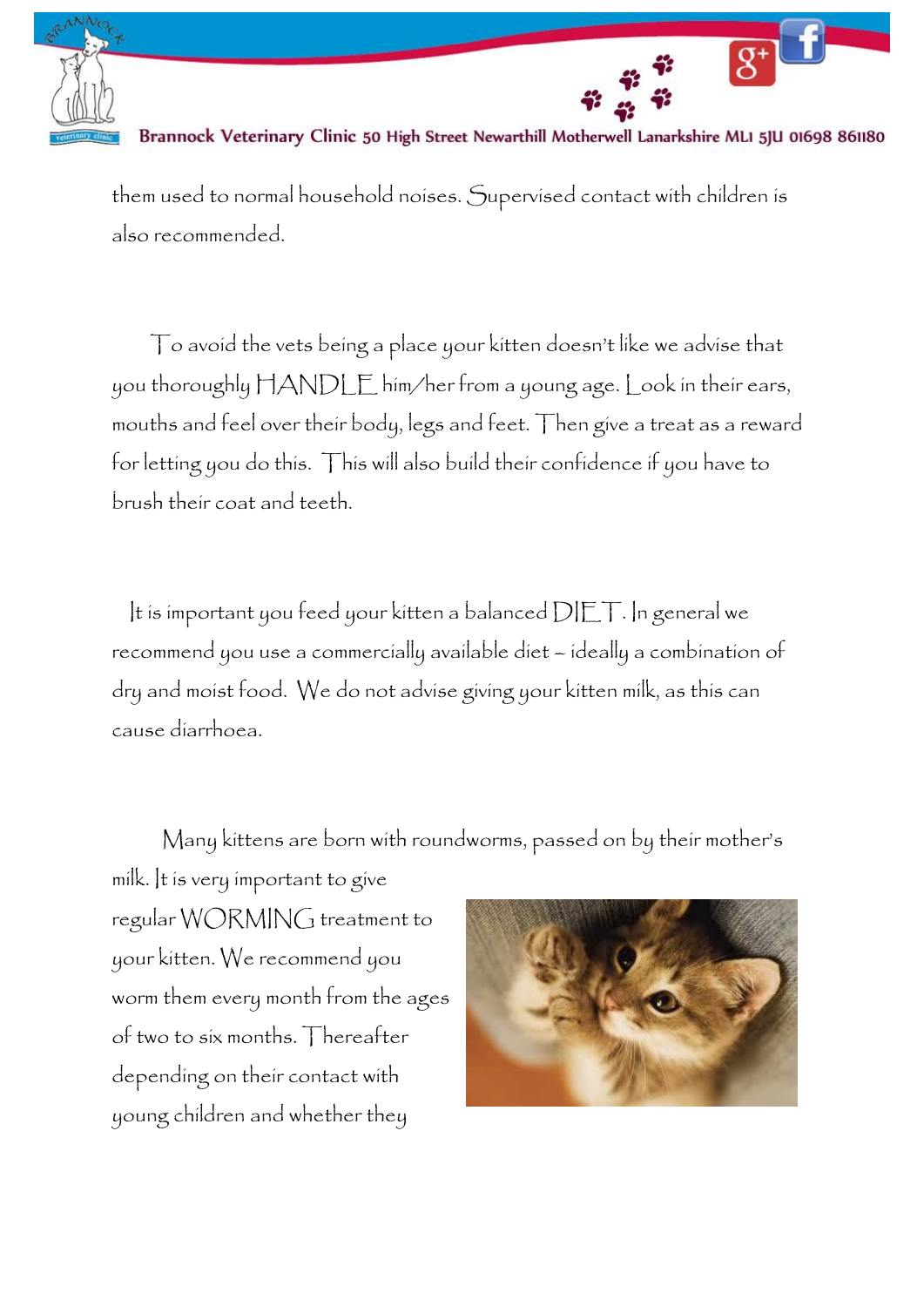

hunt you should worm them every three to twelve months. Our vets and nursing staff can advise you on the best worming treatment for your kitten.

Some kittens will unfortunately have FLEAS and EARMITES when they arrive at their new home. Most pet shop products are not effective to kill these parasites. Our vets will be able to recommend the best and safest product for your kitten.

We recommend that you get your kitten INSURED. This gives financial piece of mind if your kitten becomes ill. Although we are not allowed to recommend a particular company please ask our staff who will be able to advise the best type of policy for you and your kitten. You must check the policy to ensure it is life- long cover and that there is adequate financial cover for problems your kitten may develop.

We recommend that you get your female kitten SPAYED (neutered). This is usually done at five months of age. This prevents against unwanted pregnancies and womb infections.



We generally recommend your male kitten being CASTRATED at five months of age. This stops him roaming